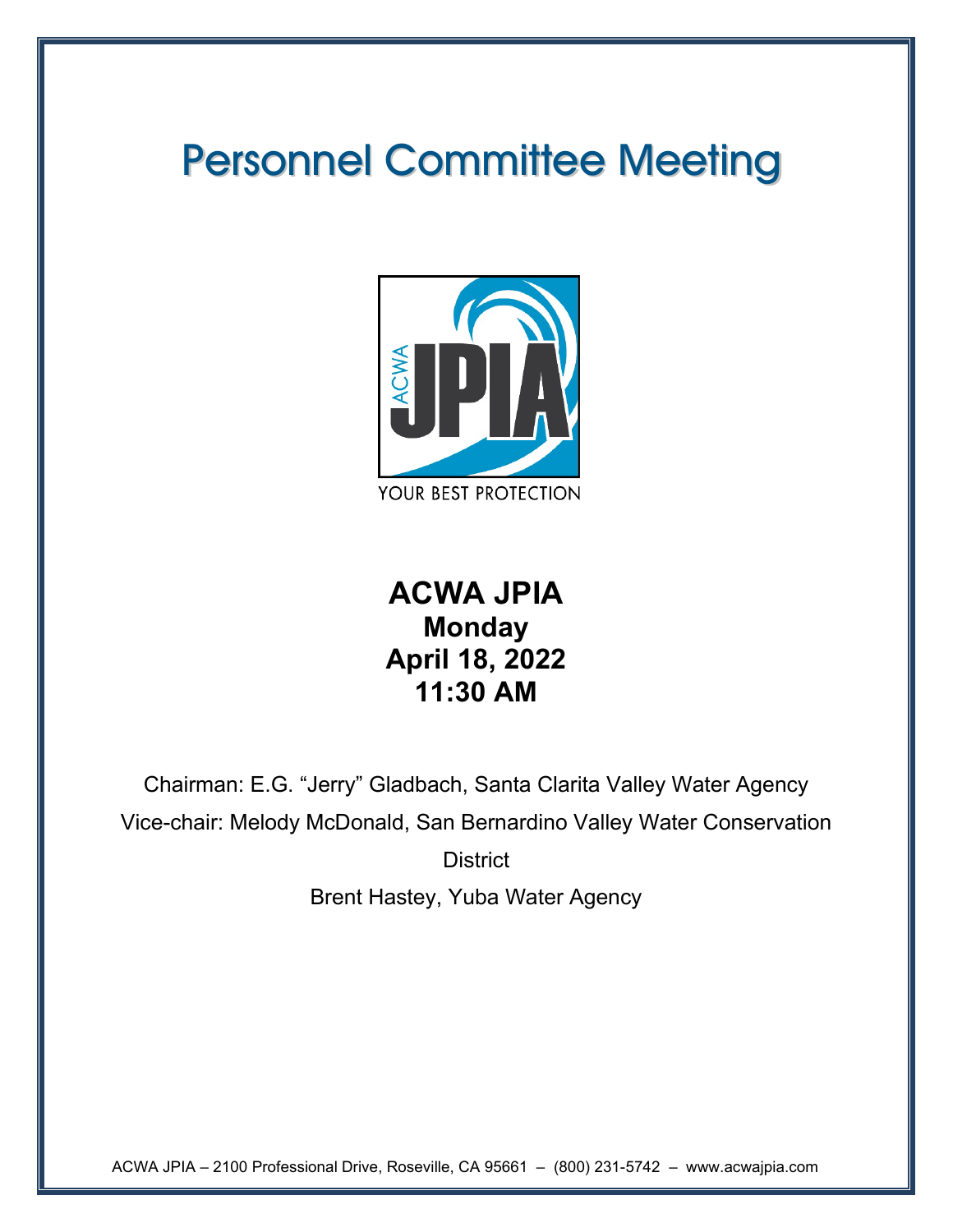

### **PERSONNEL COMMITTEE MEETING**

### **AGENDA**

**[Link to Zoom](https://us02web.zoom.us/j/6615162566?pwd=azhrRU1uR3ZrZVRLd0EyakthWHQ4dz09)**

MEETING ID: 661 516 2566

PASSCODE: 1234

ZOOM CALL IN #: (669) 900 6833

### **Monday, April 18, 2022, 11:30 AM**

This meeting shall consist of a simultaneous Zoom teleconference call at the ACWA JPIA, 2100 Professional Drive, Roseville, CA 95661 and remote sites.

### **WELCOME, CALL TO ORDER AND ANNOUNCEMENT OF QUORUM**

**PUBLIC COMMENT** Members of the public will be allowed to address the Personnel Committee on any agenda item prior to the Committee's decision on the item. They will also be allowed to comment on any issues that they wish which may or may not be on the agenda. If anyone present wishes to be heard, please let the Chairman know.

### **INTRODUCTIONS**

### **ADDITIONS TO OR DELETIONS FROM THE AGENDA**

| Presenter |     |                   |                                                  | Page# |
|-----------|-----|-------------------|--------------------------------------------------|-------|
| Gladbach  | $*$ |                   | Approve the meeting minutes of January 26, 2022. |       |
| Slaven    |     | $*$ $\parallel$ . | Review CEO evaluation process.                   | 4     |
| Gladbach  |     | $*$ III.          | Discuss next meeting date: June 29, 2022.        | 12    |

### **ADJOURN**

\*Related items enclosed.

*Americans With Disabilities Act – The ACWA JPIA conforms to the protections and prohibitions contained in Section 202 of the Americans with Disabilities Act of 1990 and the Federal Rules and Regulations adopted in implementation thereof. A request for disability-related modification or accommodation, in order to participate in a public meeting of the ACWA JPIA, shall be made to: Patricia Slaven, Director of Human Resources and Administration, ACWA JPIA, P.O. Box 619082, Roseville, CA 95661-9082; telephone (916) 786-5742. ACWA JPIA's normal business hours are Monday – Friday, 7:30 a.m. to 4:30 p.m. (Government Code Section 54954.2, subdivision. (a)(1).)*

*Written materials relating to an item on this Agenda that are distributed to the ACWA JPIA Personnel Committee within 72 hours before it is to consider the item at its regularly scheduled meeting will be made available for public inspection at ACWA JPIA, 2100 Professional Drive, Roseville, CA 95661-3700; telephone (916) 786-5742. ACWA JPIA's normal business hours are Monday – Friday, 7:30 a.m. to 4:30 p.m.*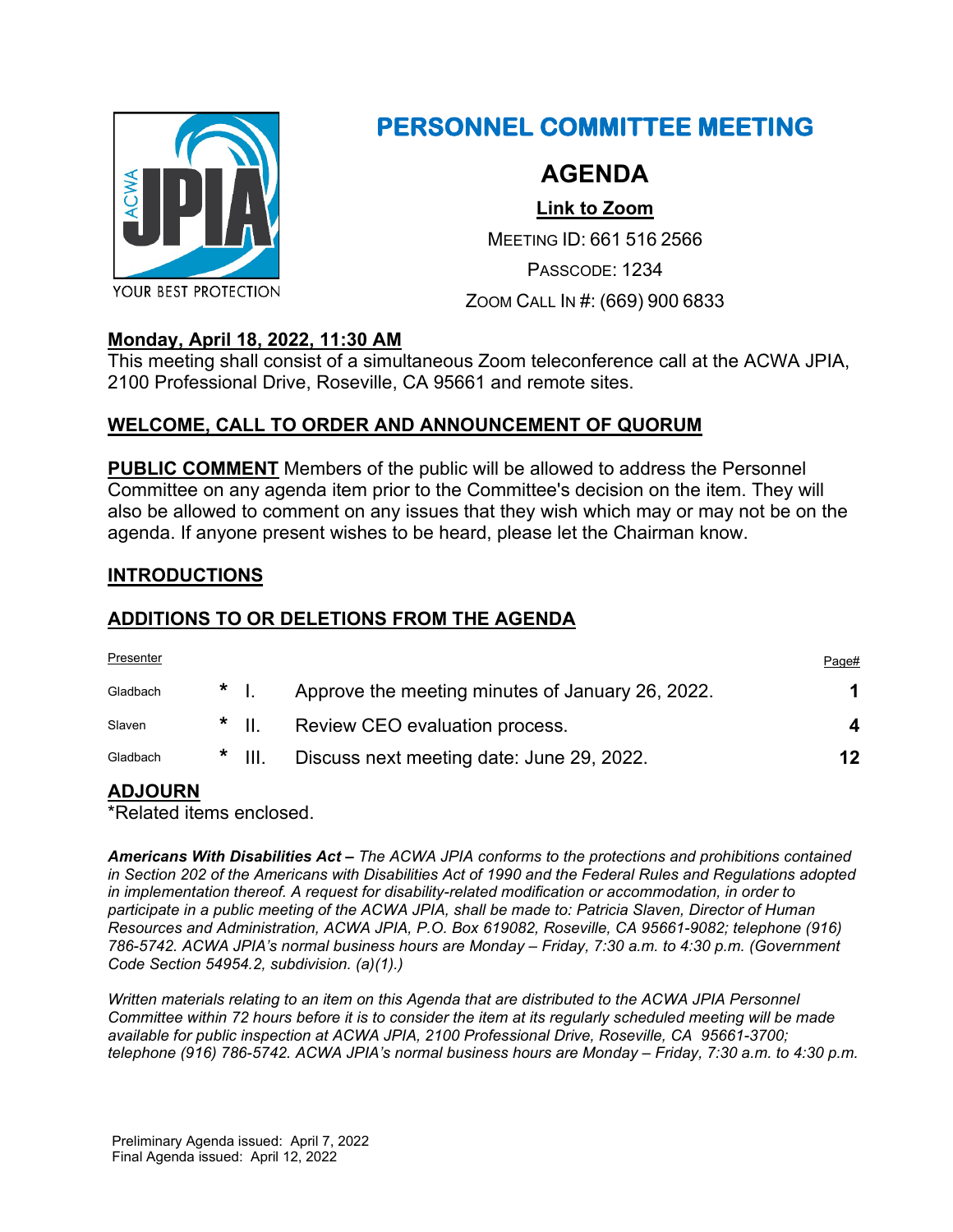*Unapproved Minutes*

**1**



**Personnel Committee Meeting** ACWA JPIA 2100 Professional Drive Roseville, CA 95661 (916) 786-5742

January 26, 2022

This meeting consisted of a simultaneous Zoom teleconference call at the ACWA JPIA, 2100 Professional Drive, Roseville, CA 95661 and remote sites.

#### **MEMBERS PRESENT**

Chairman: E.G. "Jerry" Gladbach, Santa Clarita Valley Water Agency Vice-chair: Melody A. McDonald, San Bernardino Valley Water Conservation District Brent Hastey, Yuba Water Agency

#### **MEMBERS ABSENT**

None.

#### **STAFF PRESENT**

Chief Executive Officer/Secretary: Walter "Andy" Sells Adrienne Beatty, Assistant Executive Officer Patricia Slaven, Director of Human Resources and Administration

### **CALL TO ORDER AND ANNOUNCEMENT OF QUORUM**

Chairman Gladbach called the meeting to order at 11:01 a.m. and announced there was a quorum.

### **PUBLIC COMMENT**

As the agenda stated, members of the public would be allowed to address the Personnel Committee on any agenda item prior to the Committee's decision on that item. Comments on any issues on the agenda, or not on the agenda, were also welcomed. No comments were brought forward.

### **ADDITIONS TO AND DELETIONS FROM THE AGENDA**

None.

### **APPROVAL OF MINUTES**

Chairman Gladbach called for approval of the minutes of the September 20, 2021 meeting.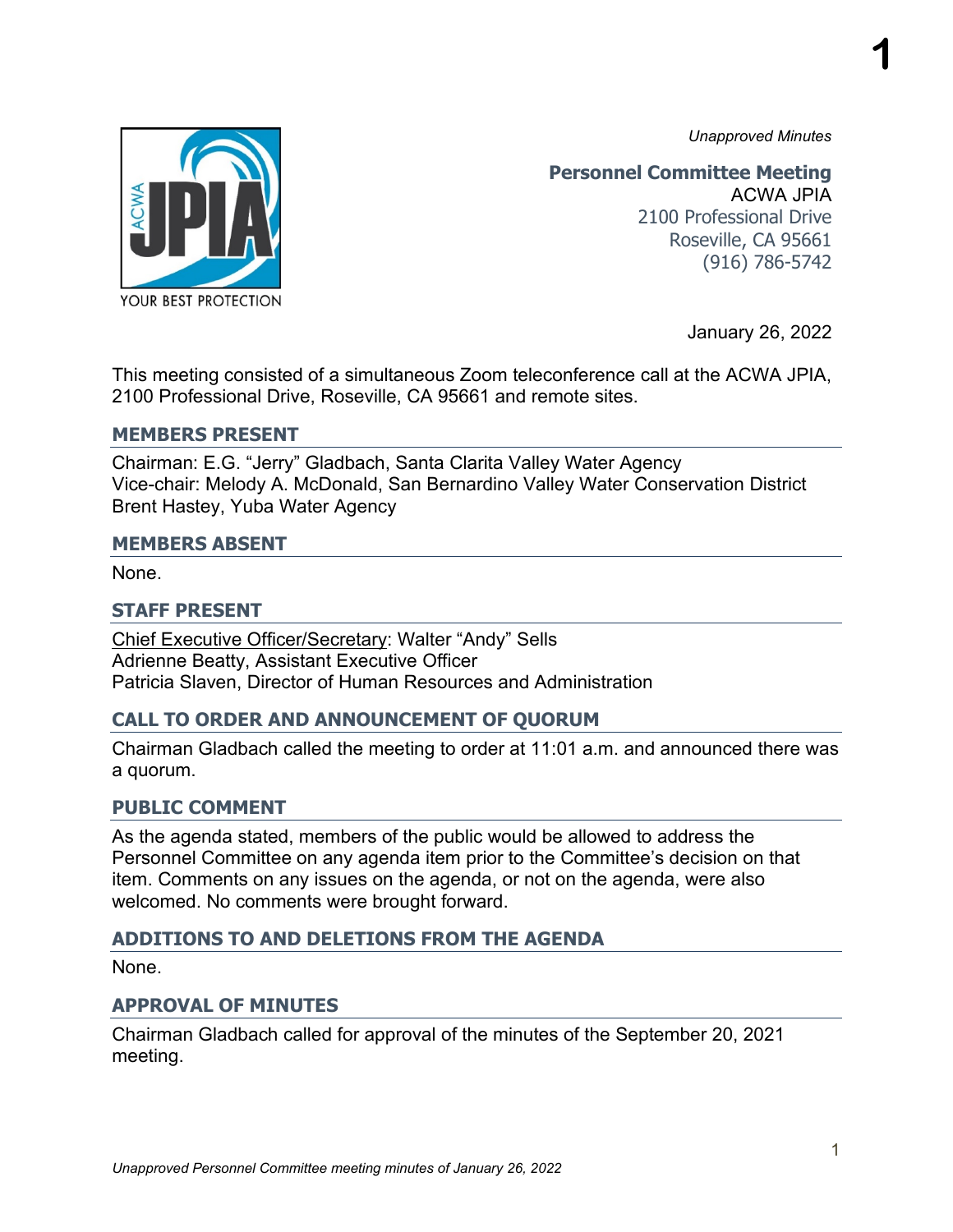M/S/C (McDonald/Hastey) (Hastey-Yes; McDonald-Yes; Gladbach-Yes): That the Personnel Committee approve the minutes of the September 20, 2021 meeting, as presented.

### **REVIEW STAFFING STATUS AND TAKE ACTION ON NEW POSITION AND SALARY SCHEDULE**

Ms. Slaven reported on staffing changes that have occurred since the last Personnel Committee meeting. In the Worker's Compensation Department, Gino Caruso was promoted to Claims Assistant and Jillian Sciancalepore started as Administrative Assistant II. In October 2021, Kyle Hutchings started as Senior Accountant. In November 2021, Laura Baryak started as Administrative Assistant II in the Administration Department and Adrienne Beatty started her position as Assistant Executive Officer. In the Risk Management Department, Jeremy Sadler started as Risk Control Advisor in December. After 18 years of service to the JPIA, Ginny Bolan retired in December 2021. As of this meeting date, an offer has been accepted for the Senior Claims Adjuster position with the candidate completing pre-employment requirements.

JPIA has had a temporary employee working in Member Services Department since last spring. As the needs of that department have changed with increased membership, the position is to be made permanent with title of Business Data Analyst.

M/S/C (Hastey/McDonald) (Hastey-Yes; McDonald-Yes; Gladbach-Yes): That the Personnel Committee make a recommendation to the Executive Committee to approve the new position of Business Data Analyst and resultant updated Salary Schedule, as presented.

### **REVIEW EMPLOYEE ENGAGEMENT SURVEY REPORT**

Ms. Slaven shared the preliminary results of an all-staff survey that was conducted from November 29 through December 17, 2021. The goal of the survey was to determine engagement levels, and areas of improvement needed to attract, engage, and retain staff. This survey was administered by the Institute for Public Sector Employee Engagement, a division of CPS HR Consulting. Overall, results were positive, and a majority of the staff are fully engaged, while the survey also highlighted areas for improvement within the organization. JPIA takes the results seriously and will convene a committee to review the results and offer ideas to improve in the areas where JPIA did not rate so high.

### **STAFFING ACTIVITIES**

Ms. Slaven reported on the events and activities that have transpired since the last Personnel Committee meeting. JPIA continued to offer its yearlong series of monthly interactive wellness webinars hosted by Kaiser Permanente. The Wellness Committee hosted a Thanksgiving Feast on November 10<sup>th</sup>. Also in November, JPIA hosted a successful 2021 Fall Conference in Pasadena. This is the first in person conference since December 2019. In December, the annual Employee Engagement Survey was launched to all staff and on December 10, 2021, lunch was held for staff at Il Fornaio restaurant to celebrate the holidays and Ginny Bolan's retirement.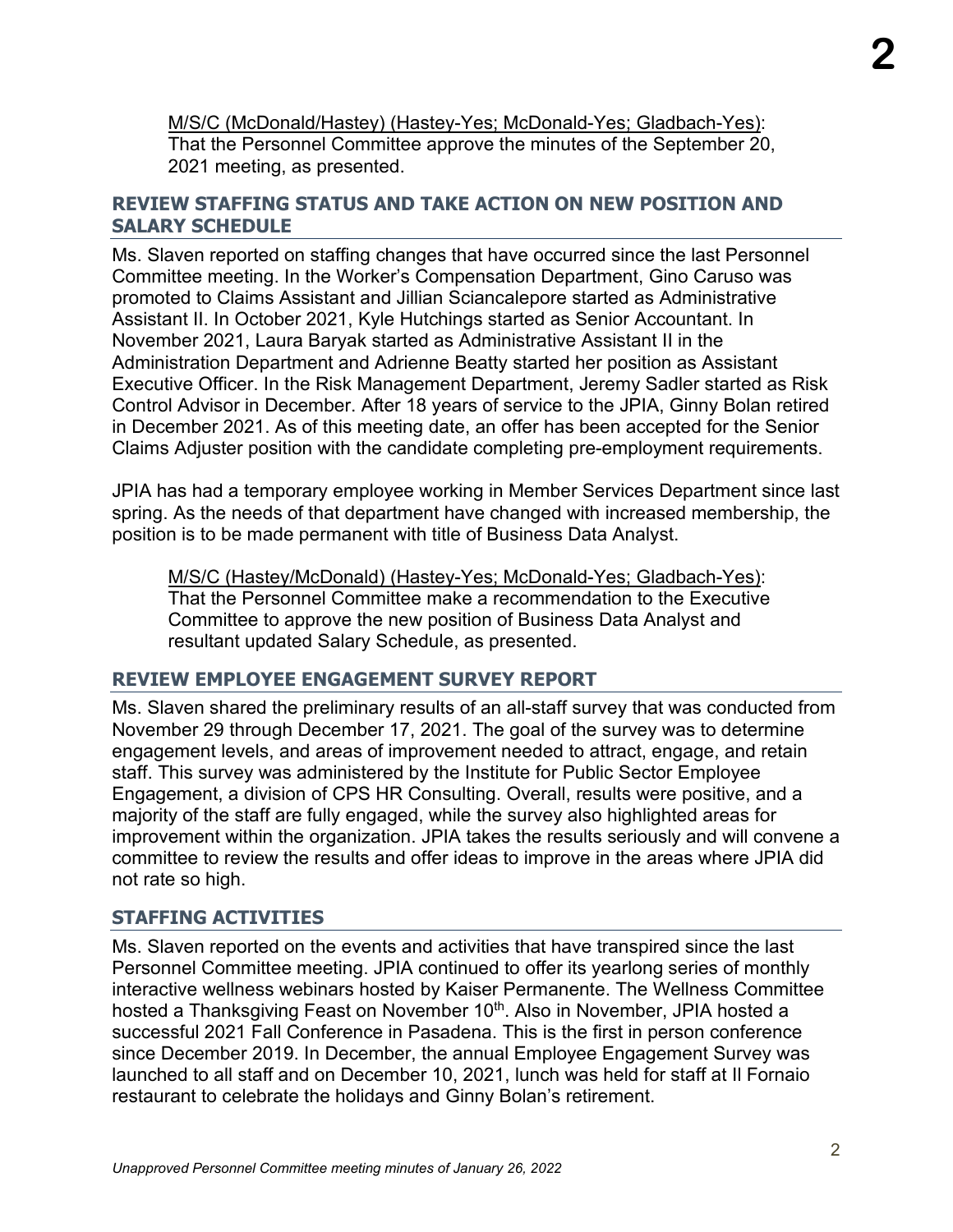### **CEO UPDATE**

Mr. Sells provided an update to the Personnel Committee on relevant, current issues and potential, future opportunities, and challenges.

### **NEXT MEETING DATE**

The next Personnel Committee meeting is scheduled for June 15, 2022.

The Personnel Committee meeting adjourned at 11:53 a.m.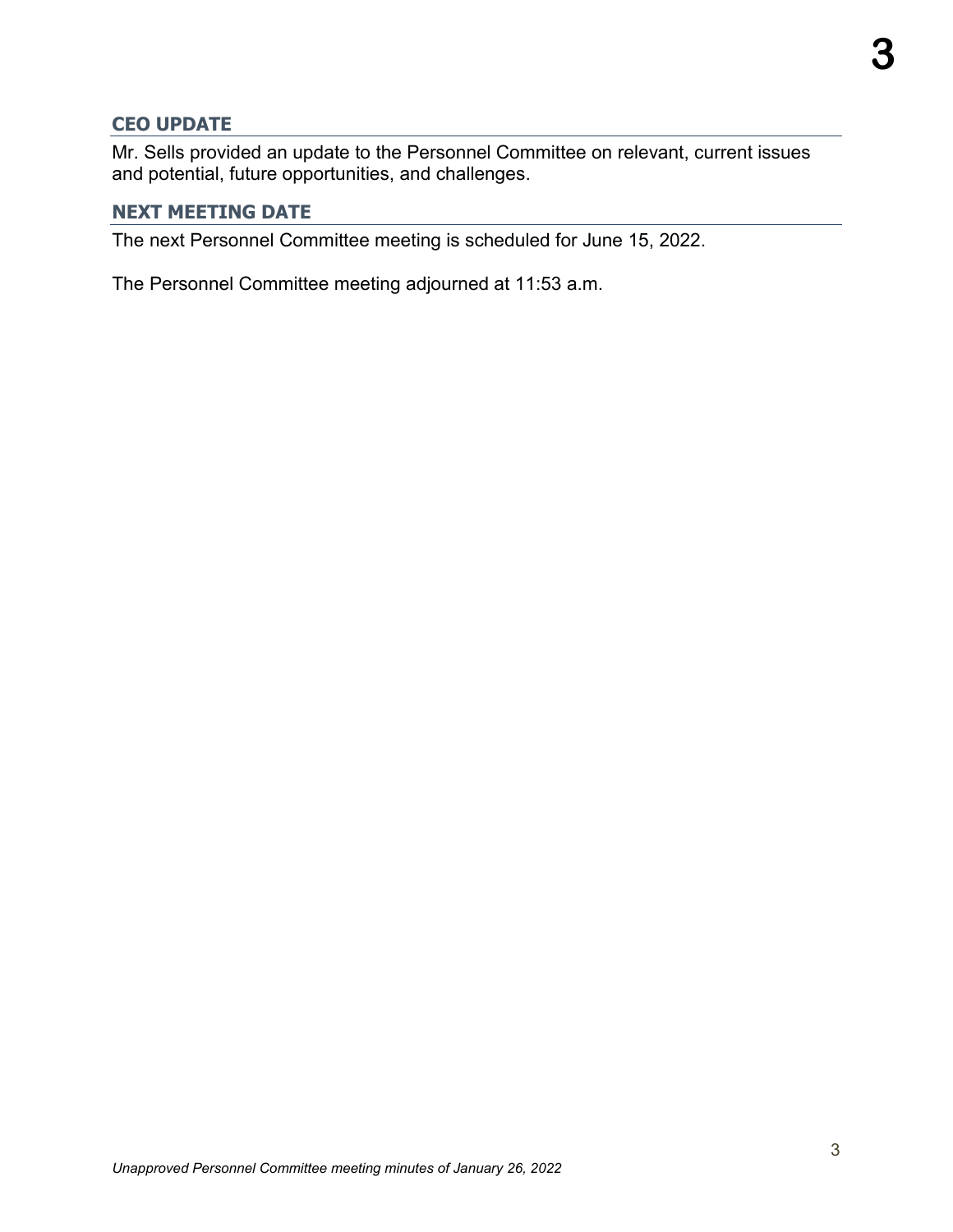### **ACWA JPIA CEO Evaluation Process** April 18, 2022

### **BACKGROUND**

The Executive Committee has asked staff to look into additional ideas for evaluating the Chief Executive Officer.

### **CURRENT SITUATION**

Executive Committee members receive an on-line survey to complete. It lists the CEO's goals for the year, essential functions/skills and a space for new goals. The CEO completes the entire document from his/her perspective before it is released to the committee. The first two sections allow the committee to rate the CEO and offer comments that support the rating. The last section asks for ideas of goals for the following year. These ratings and comments are then tallied and transcribed onto one document. That document is delivered to the committee to use when reviewing the CEO. See copy on following pages.

The JPIA already has the essential function/skills determined. This discussion is to query the Personnel Committee on how to better set up the evaluation process, and how to debrief it following the input. Agencies review their executive in a variety of ways. Some follow the method currently used by JPIA, some use an outside consultant, some use in-house support, some survey members. Some samples and ideas are included. This is an opportunity to explore whether changes to the current process are warranted.

### **RECOMMENDATION**

None, informational only.

**4**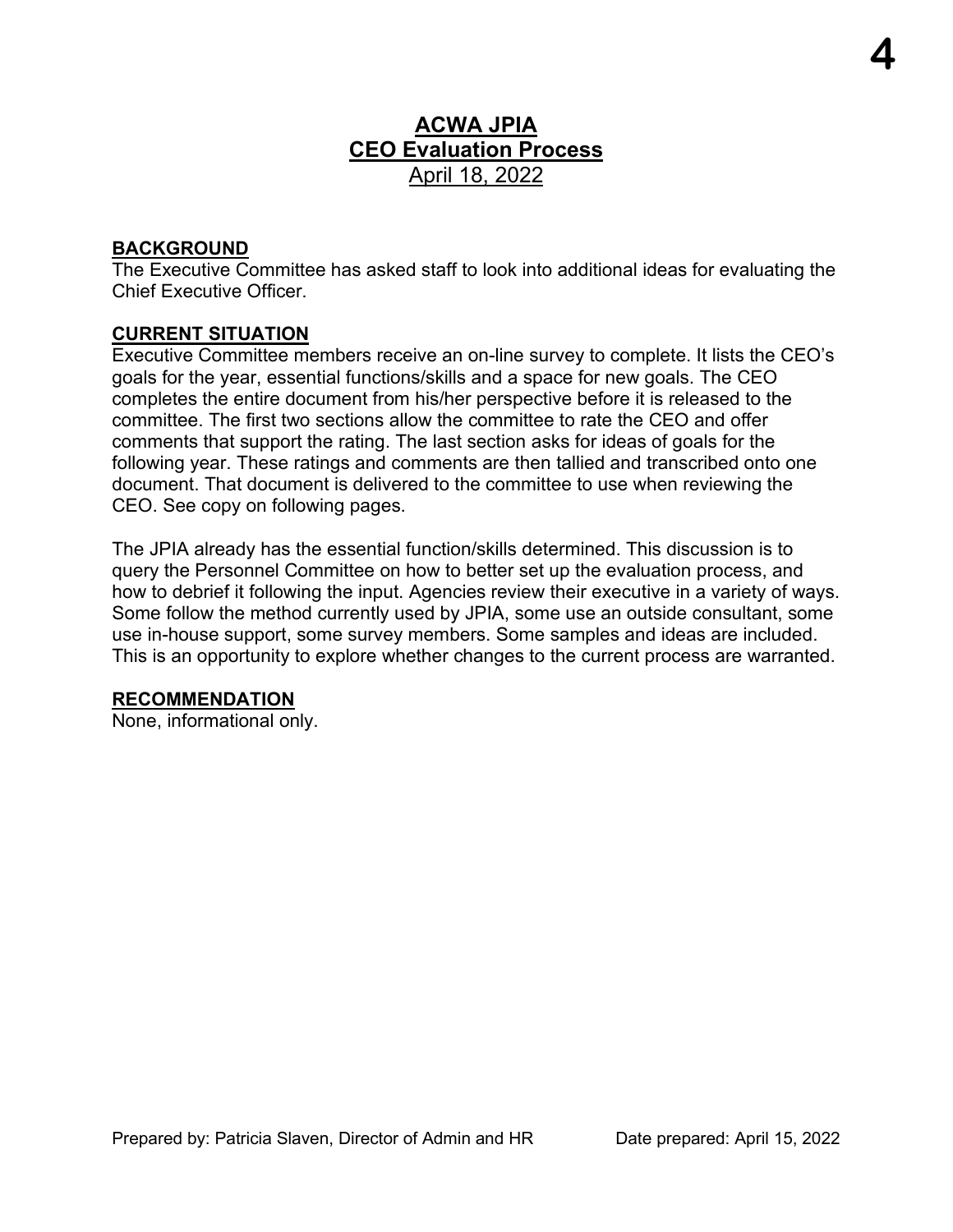# **ACWA JPIA**

### **Chief Executive Officer Executive Committee Appraisal**

### **CEO Name: Walter 'Andy' Sells Date: Aug 2021**

**Evaluation Period:** September 1, 2020 – August 31, 2021

### **Instructions for the Preparation of the Chief Executive Officer's Performance Appraisal**

- 1. The blank appraisal forms are distributed to the Executive Committee and the Chief Executive Officer.
- 2. Executive Committee members and the Chief Executive Officer prepare their own "draft" appraisal and send it to the Director of Human Resources and Administration.
- 3. The Director of Human Resources and Administration will consolidate and summarize the appraisal, then review with the Chairman.
- 4. The appraisal will be finalized in a closed session meeting with the entire Executive Committee following final preparation by the Chairman. Questions and comments by the Executive Committee will be invited.
- 5. The Chief Executive Officer will be excused while the Executive Committee determines its suggested final format. A discussion of compensation changes and incentive award may be discussed at this time.
- 6. The Chief Executive Officer will be invited to return and the Chairman will deliver the proposed appraisal, allowing the Chief Executive Officer to provide comments.
- 7. The Executive Committee will also use the opportunity to communicate to the CEO its overall JPIA performance appraisal and issues of importance.
- 8. Goals and objectives for the coming year can be developed at this time for both the Chief Executive Officer and the organization.
- 9. The final format will be written and available for signature by the Chief Executive Officer and the Executive Committee Chairman.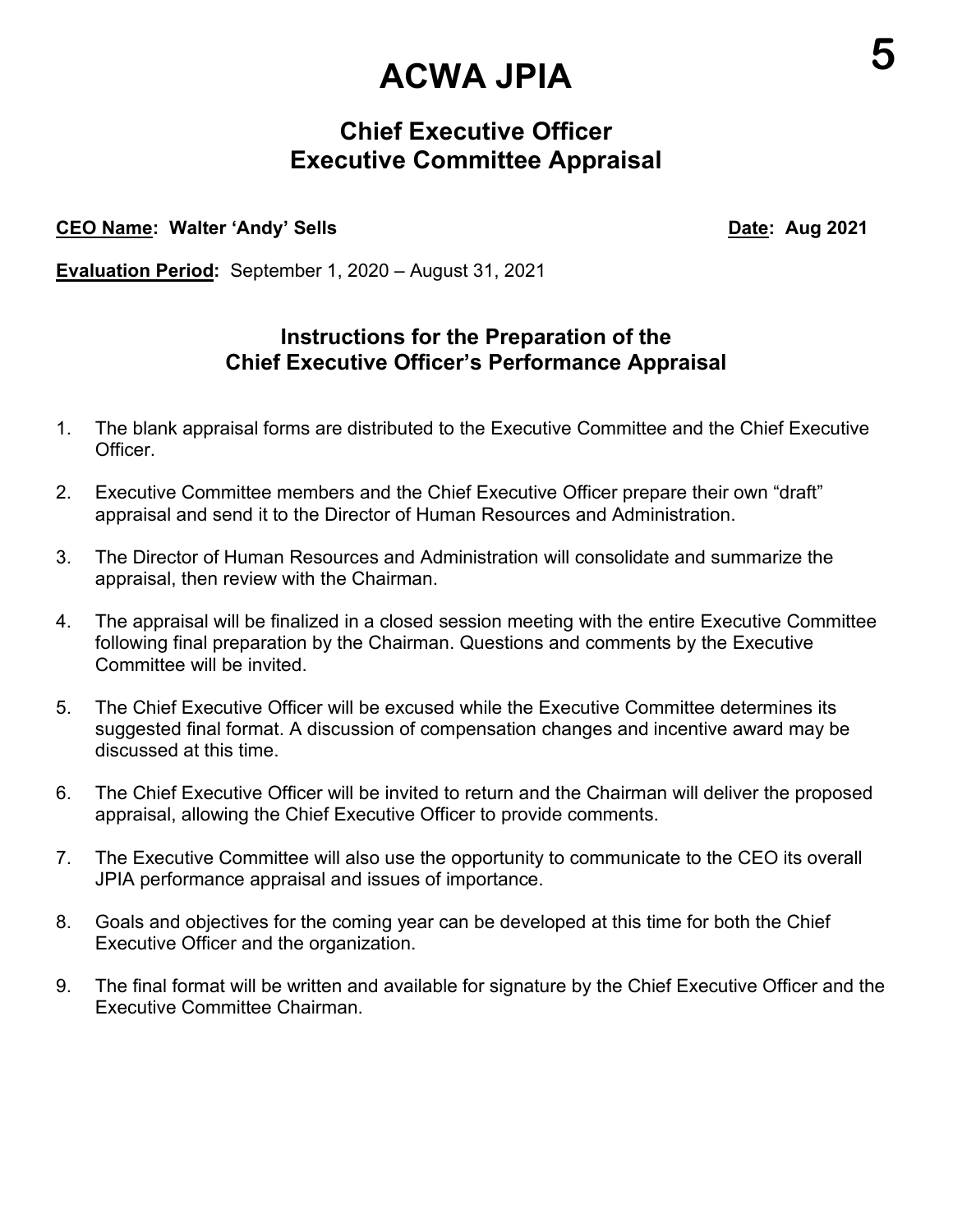| <b>Rating Options</b> | <b>Definition</b>                                                                                                                                                                       |  |  |
|-----------------------|-----------------------------------------------------------------------------------------------------------------------------------------------------------------------------------------|--|--|
| 5 = Outstanding       | Performance and results achieved always exceed the standards<br>and expectations for the position requirements, performance<br>standards and long and short-term objectives.            |  |  |
| 4 = Exceeds Standards | Performance and results achieved consistently exceed the<br>standards and expectations for the position requirements,<br>performance standards and long and short-term objectives.      |  |  |
| 3 = Meets Standards   | Performance and results achieved generally meet the standards<br>and expectations for the position requirements, performance<br>standards and long and short-term objectives.           |  |  |
| 2 = Below Standards   | Performance and results achieved generally do not meet the<br>standards and expectations for the position requirements,<br>performance standards and long and short-term objectives.    |  |  |
| 1 = Unsatisfactory    | Performance and results achieved consistently do not meet the<br>standards and expectations for the position requirements,<br>performance standards and long and short-term objectives. |  |  |
| N = Not Observed      | The rater has not had the opportunity to observe the manager's<br>performance adequately to rate this performance dimension.                                                            |  |  |

### Accomplishment of CEO Key Objectives

### Criteria (Chief Executive Officer)

### **1. Communication** Rating:

- Follows rule of no surprises
- Expresses ideas clearly and effectively
- Accepts and offers innovative solutions
- Actively listens
- Deals fairly and equitably with the Executive Committee
- Responsive to Executive Committee requests
- Articulately explains complex ideas and concepts to others

### CEO Comments:

Executive Committee Comments: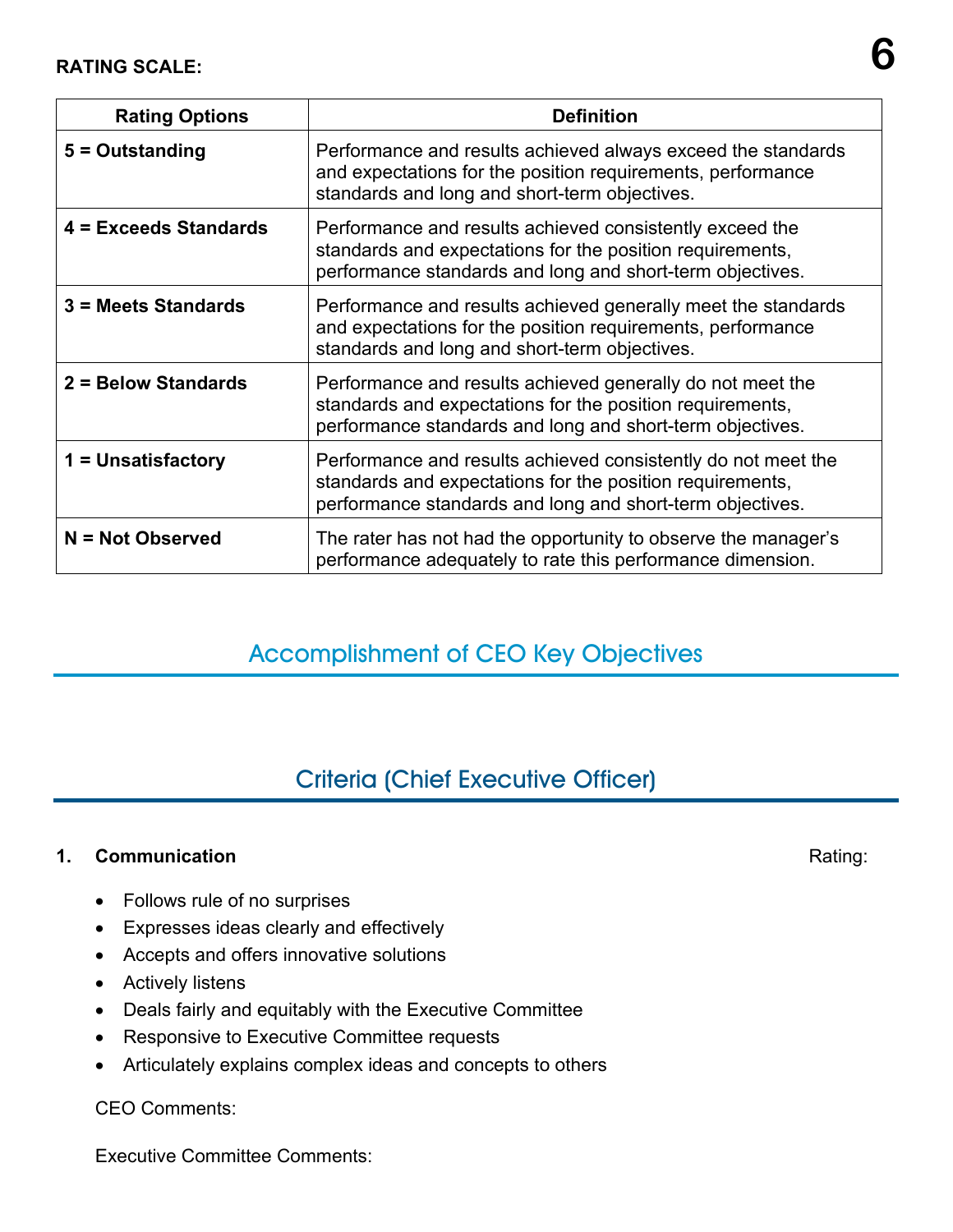### **2.** Leadership

- Gains the respect, confidence, loyalty, and support of others
- Promotes positive personal, professional and organizational image
- Articulates and implements the JPIA's vision and ensures consistent application across the organization
- Visionary demonstrates a broad and far-reaching perspective; sees and communicates the big picture
- Uses good judgement, reads a situation accurately and acts appropriately
- Develops effective management team

CEO Comments:

Executive Committee Comments:

### **3. Management Controls Rating: Rating: Rating: Rating: Rating: Rating:**

- Maintains financial management and cost containment
- Applies principles of employee selection, training, development and evaluation
- Optimizes productivity with financial resources
- Identifies and becomes appropriately involved in conflict resolution
- Maximizes staff and material resources to increase efficiency
- Adapts to changing circumstances
- Displays originality and resourcefulness
- Develops plans for succession, emergencies, and necessary staffing

CEO Comments:

Executive Committee Comments:

### **4. Decision Making/Problem Solving** Rating:

- Makes inferences or draws conclusions from relevant information using logic and analysis
- Assessment of risk and uncertainty, and analysis to the likelihood of outcomes
- Collaboration, communication, cooperative learning, negotiation, and active listening needed for effective [group decision making](http://www.decision-making-solutions.com/group-decision-making-process.html)

### CEO Comments:

Executive Committee Comments: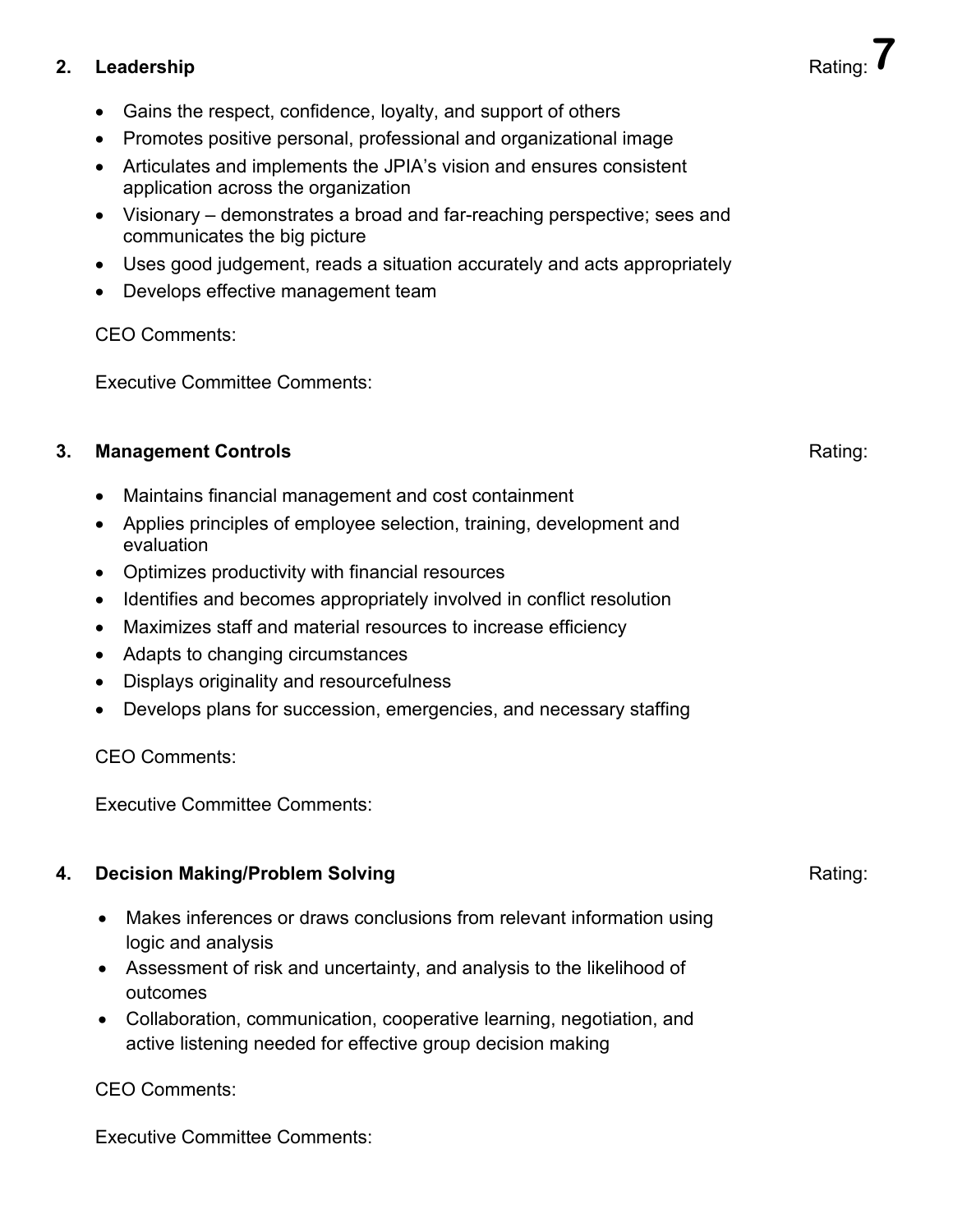### **5. Financial Management Rating: Rating: Rating: Rating: Rating: Rating:**

- Maintains financial management and cost containment
- Prepares accurate budget and keeps expenditures within the budget
- Effectively administers the JPIA budget
- Keeps Executive Committee informed about the fiscal impact of policy decisions
- Employs management practices and policies that are designed to achieve and maintain a sound, long-range financial condition

CEO Comments:

Executive Committee Comments:

#### **6. Professional Competence Rating: Rating: Rating: Rating: Rating: Rating:**

- Understands complex technical information
- Holds own on discussion with peers, members and Executive Committee on policy issues
- Has solid understanding of the water and insurance pooling industry

#### CEO Comments:

*.*  Executive Committee Comments:

#### **7. Member Service Rating: Rating: Rating: Rating: Rating: Rating: Rating:**

- Responds in a timely manner to requests and complaints
- Serves members with impartiality and fairness at all times
- Maintains effective relationships with member agencies
- Encourages and holds employees accountable for high standards and customer service

CEO Comments:

Executive Committee Comments:

### **Total the ratings for Criteria** then divide by number of criteria rated (7): Rating:

**OVERALL RATING: Add Objectives & Criteria \_\_\_ then divide that by 2:** Rating: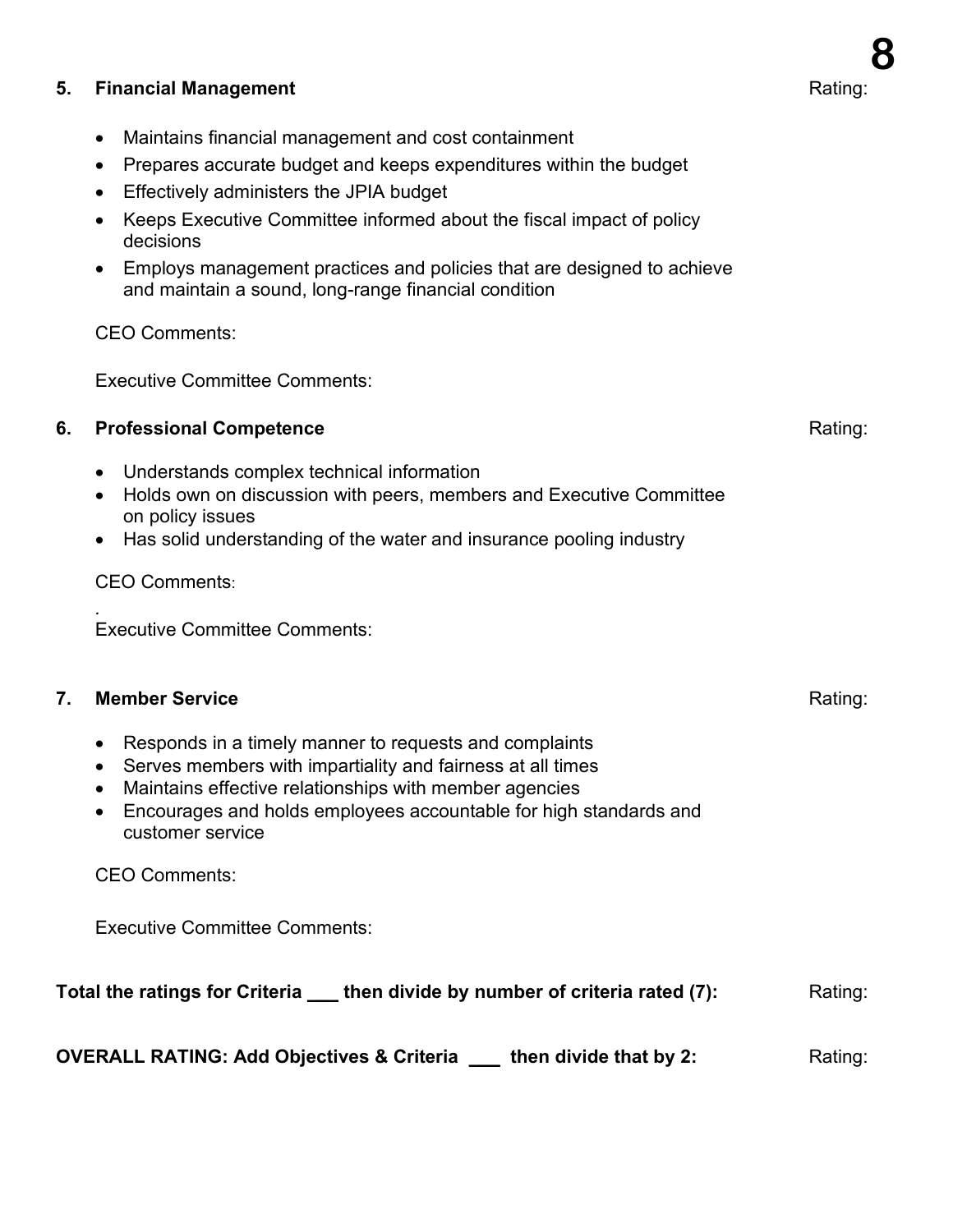**9**

**List 3-5 noteworthy items things CEO accomplished during FY 2020/2021:** 

**List 3-5 important things CEO could change or improve for FY 2021/2022:** 

Goals and Objectives for CEO for 2021/2022

 $\_$  , and the set of the set of the set of the set of the set of the set of the set of the set of the set of the set of the set of the set of the set of the set of the set of the set of the set of the set of the set of th CEO Signature **Date:** Date: **Date:** Executive Committee Chairman Date:

CEO comments: Attach a separate page with comments if applicable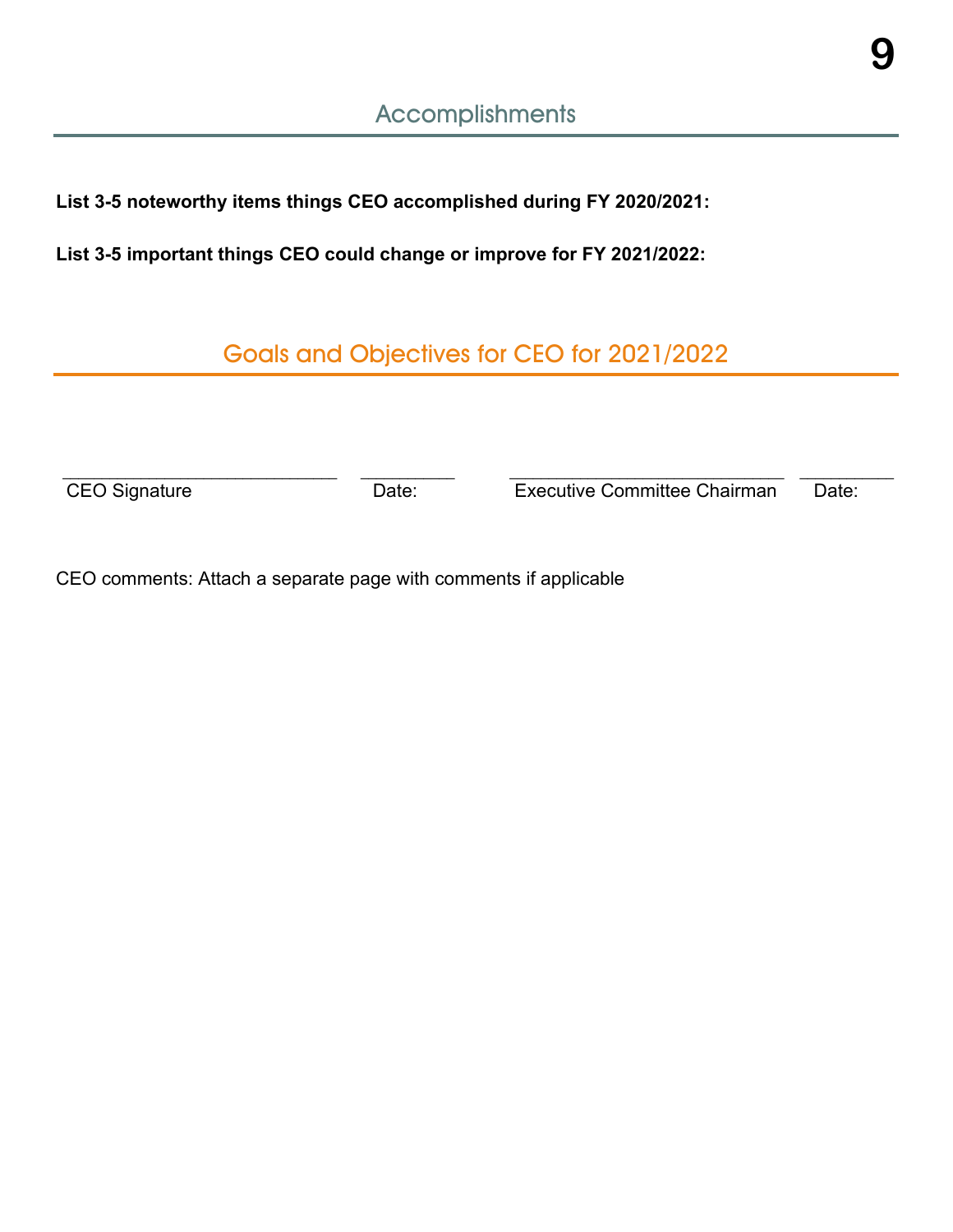### **Options for Reviewing**

### **Chief Executive Officer (CEO) by Executive Committee (ExCo)**

| <b>Current</b>                                | <b>CEO</b><br>completes self<br>appraisal                          | <b>ExCo</b><br>completes<br>appraisal<br>individually               |                                                                              | <b>ExCo reviews</b><br>with CEO* |
|-----------------------------------------------|--------------------------------------------------------------------|---------------------------------------------------------------------|------------------------------------------------------------------------------|----------------------------------|
| <b>Option I</b>                               | <b>CEO</b><br>completes self<br>appraisal                          | <b>ExCo</b><br>completes<br>appraisal<br>individually               | ExCo meets to<br>discuss ratings<br>and comments;<br>finalizes<br>appraisal* | <b>ExCo reviews</b><br>with CEO* |
| <b>Option II</b>                              | <b>CEO</b><br>completes self<br>appraisal                          | <b>ExCo meets</b><br>and completes<br>appraisal as a<br>group*      |                                                                              | <b>ExCo reviews</b><br>with CEO* |
| <b>Option III</b>                             | <b>ExCo meets</b><br>CEO to receive<br>input*                      |                                                                     | ExCo meets to<br>discuss ratings<br>and comments;<br>finalizes<br>appraisal* | <b>ExCo reviews</b><br>with CEO* |
| <b>Option IV</b><br>(M. Rosenberg)<br>Method) | ExCo meets to<br>rate CEO<br>performance<br>and share<br>examples* | ExCo makes<br>adjustments to<br>ratings/<br>comments as<br>desired* | Appraisal is<br>compiled to<br>share results<br>as one voice*                | <b>ExCo reviews</b><br>with CEO* |

\* Meeting can involve outside facilitator/specialist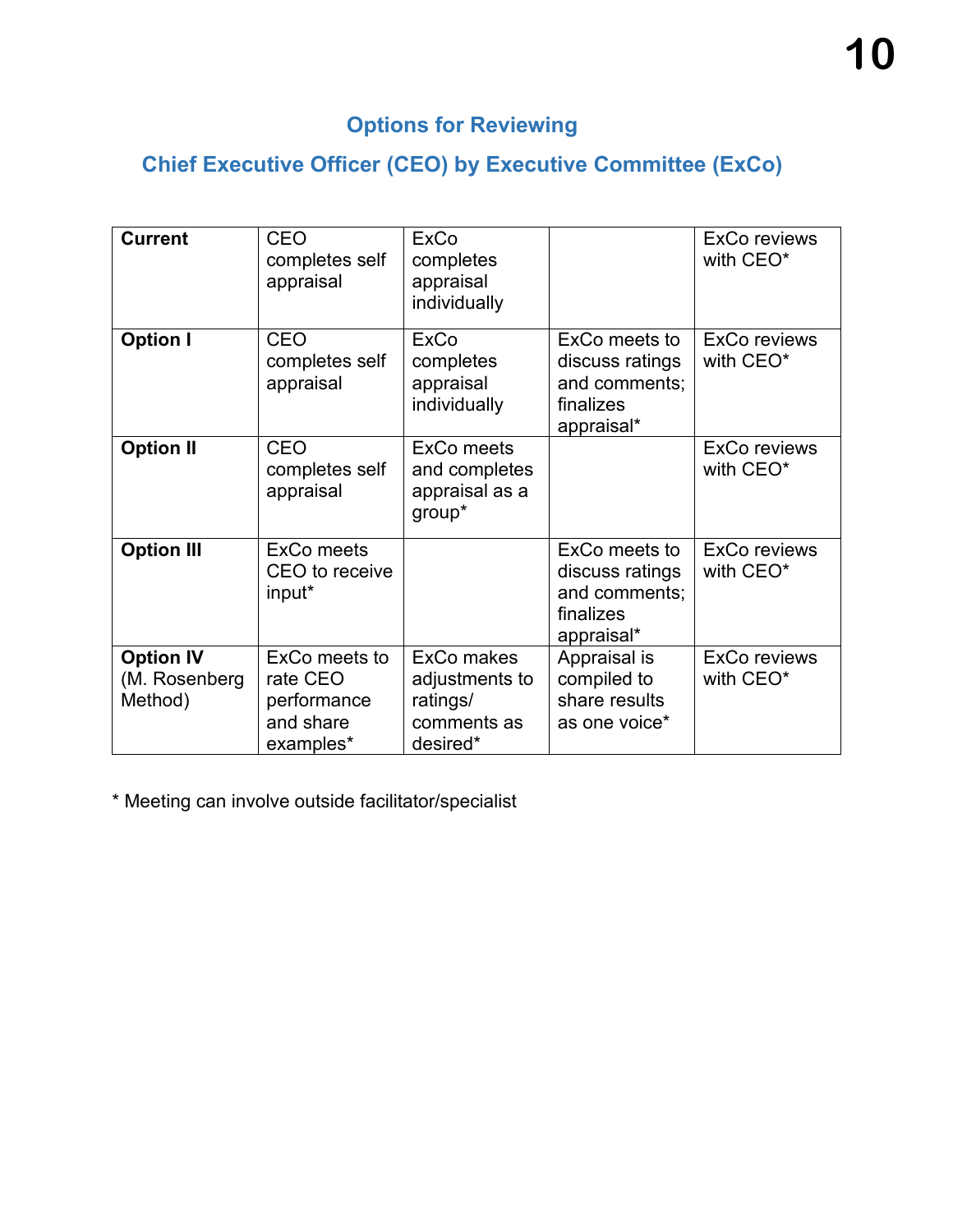### Executive Performance Appraisal

### *Understanding of Work*

CPS HR understands that clients are seeking an experienced consultant to work with your Board/Council in the review, administration and/or development and oversight of successful executive performance evaluation for the position of your CEO.

The scope of work may include:

- Reviewing the current processes
- Modifying existing practices, and/or developing a new process as appropriate
- Recommending performance measures and communicating expectations with the incumbent
- Working with the Board/Council Ad Hoc Committee and Human Resources to prepare a questionnaire to be used for interviews with individual evaluators
- Conduct interviews of the to gather input
- Assisting your Board/Council with the review of feedback, renewal of contracts and contract terms
- Meeting with the incumbent to review feedback and discuss performance
- Consolidate all information into a written report and present report
- Facilitate Communication of the results

### *Minimum Scope of Work*

The project will potentially include the following services:

- 1. Review of current practices and processes
- 2. Meet to discuss what is working and what needs to improve from
- 3. Reengineer process and meet to confirm a new process.

4. Facilitate individual quarterly meetings with the incumbent and the Board/Council to track progress on goals and have meaningful conversations in regard to performance

- 5. Obtain feedback from those who have used the incumbent's services or support the operations
- 6. Provide an evaluation process that allows rating and comments based on all the information they have received, and includes the opportunity to provide their own observations and feedback
- 7. Prepare a report and present to Board/Council
- 8. Facilitate individual meetings between Board/Council and the incumbent to discuss their review based on all of the feedback and data
- 9. Facilitate Board/Council meeting via an Executive Session to discuss reviews and next steps
- 10. Finalize contracts with Board/Council and the incumbent after the Executive Session

11. Provide comprehensive written documents and reports for the incumbent at the conclusion of the performance discussions, summarizing the discussions, identifying common themes and highlighting specific areas where efforts are effective and/or improvement is needed

12. Work with Board/Council to establish goals and how they will be measured for next performance cycle, recommending relevant performance measures.